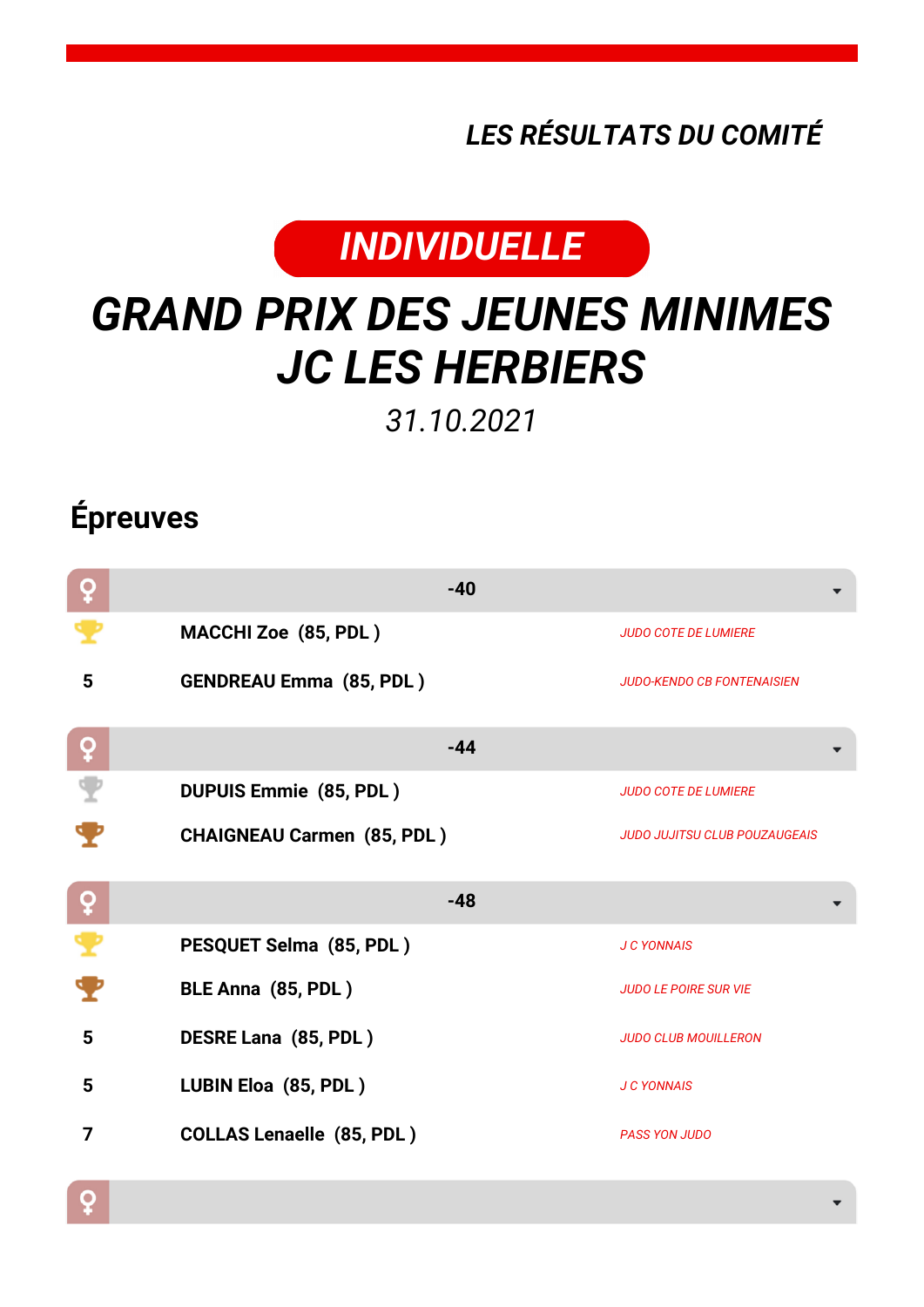| 5                     | <b>MORAND Maeliss (85, PDL)</b>     | <b>JUDO CLUB CHALLANDAIS</b>         |
|-----------------------|-------------------------------------|--------------------------------------|
| <b>NC</b>             | <b>BERNIER Lucille (85, PDL)</b>    | <b>LA FERRIERE JUDO</b>              |
| <b>NC</b>             | MINAUD Lilia (85, PDL)              | <b>J C YONNAIS</b>                   |
| <b>NC</b>             | <b>ROBERT Shaina (85, PDL)</b>      | <b>JUDO CLUB LES HERBIERS</b>        |
| ò                     | $-57$                               |                                      |
|                       | <b>FLAIRE Elsa (85, PDL)</b>        | <b>JUDO CLUB DE FALLERON</b>         |
| ò                     | $-63$                               |                                      |
| $\pmb{\mathcal{P}}$   | <b>SAURET Othyllia (85, PDL)</b>    | <b>LA FERRIERE JUDO</b>              |
|                       | <b>MAUGER Lylou (85, PDL)</b>       | <b>AIZENAY JUDO CLUB</b>             |
| $\boldsymbol{\sigma}$ | $-34$                               |                                      |
| т                     | <b>BESSEAU Esteban (85, PDL)</b>    | <b>JUDO COTE DE LUMIERE</b>          |
| $\mathbf \P$          | <b>NOEL Louca (85, PDL)</b>         | <b>JUDO CLUB LES HERBIERS</b>        |
| 5                     | <b>CHEVOLLEAU Raphael (85, PDL)</b> | <b>LA FERRIERE JUDO</b>              |
| 5                     | <b>REMAUD Louison (85, PDL)</b>     | <b>JUDO CLUB MOUILLERON</b>          |
| <b>NC</b>             | <b>MASSE Arthur (85, PDL)</b>       | <b>JUDO JUJITSU CLUB POUZAUGEAIS</b> |
| $\mathbf{\alpha}$     | $-38$                               |                                      |
|                       | TOUZEAU Teo (85, PDL)               | <b>JUDO CLUB MOUILLERON</b>          |
| $5\phantom{1}$        | LEGER Liam (85, PDL)                | <b>PASS YON JUDO</b>                 |
| 5                     | <b>MAILLARD Matheo (85, PDL)</b>    | <b>JUDO CLUB LES HERBIERS</b>        |
| <b>NC</b>             | <b>BOTCHAIEV Rasoul (85, PDL)</b>   | <b>J C YONNAIS</b>                   |
| <b>NC</b>             | <b>BRISSEAU Louison (85, PDL)</b>   | <b>LA FERRIERE JUDO</b>              |

**-52**

 $\boxed{\mathbf{c}}$ 

**-42**

 $\overline{\phantom{0}}$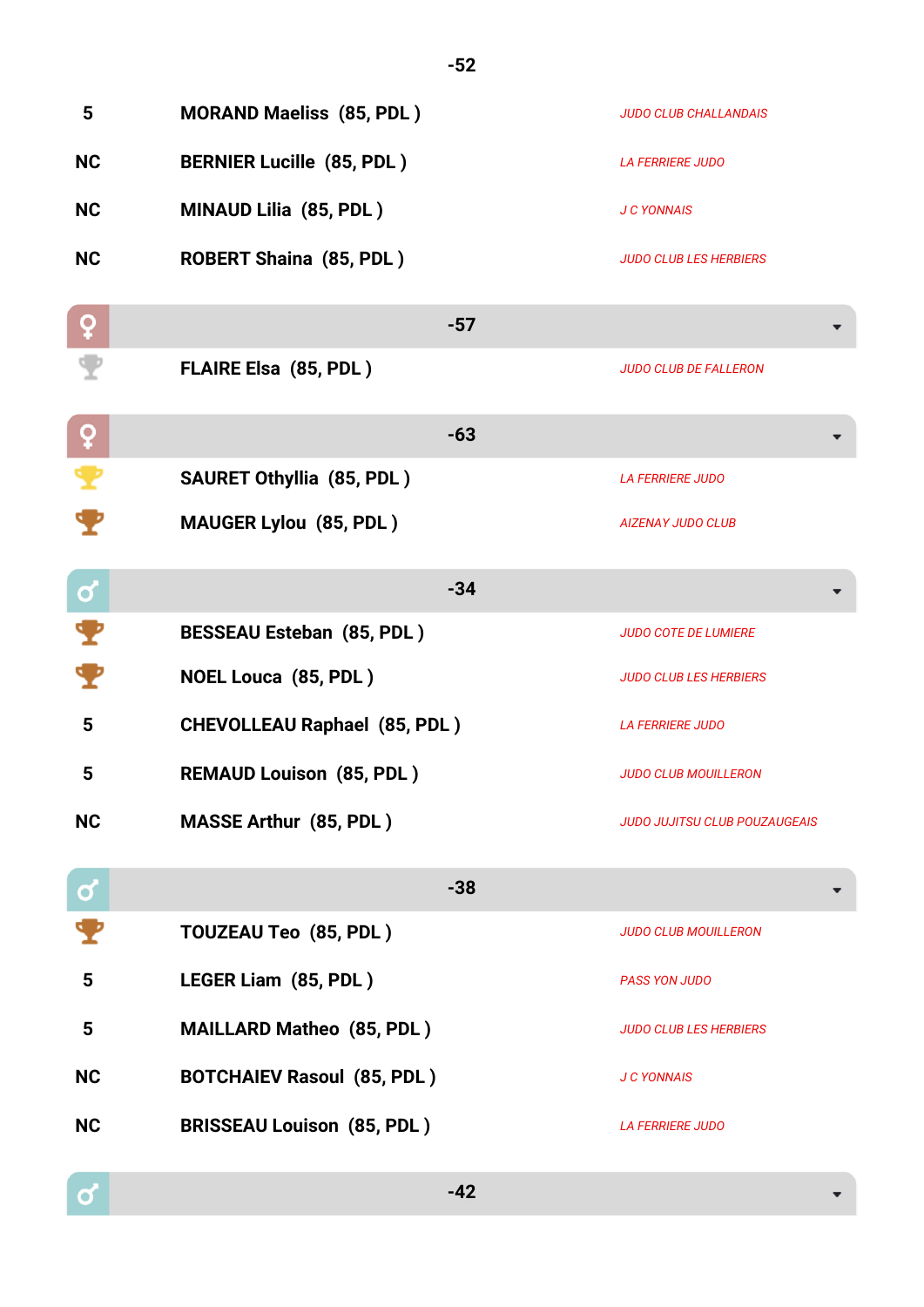| 5            | LISIECKI Killyan (85, PDL)            | <b>JUDO JUJITSU CLUB POUZAUGEAIS</b>  |
|--------------|---------------------------------------|---------------------------------------|
| <b>NC</b>    | <b>VINCENT Baptiste (85, PDL)</b>     | <b>UNION JUDO LITTORAL VENDEE</b>     |
| $\mathbf{Q}$ | $-46$                                 |                                       |
|              | <b>HERVE COLLACHOT Noah (85, PDL)</b> | <b>JUDO COTE DE LUMIERE</b>           |
|              | <b>MENANTEAU Lucien (85, PDL)</b>     | <b>J C YONNAIS</b>                    |
| 5            | <b>LEGUYADER Maxime (85, PDL)</b>     | <b>JUDO CLUB MOUILLERON</b>           |
| 5            | YOU Titouan (85, PDL)                 | <b>JUDO CLUB CHALLANDAIS</b>          |
| <b>NC</b>    | <b>ASTRUC Romeo (85, PDL)</b>         | <b>JUDO CLUB MOUILLERON</b>           |
| <b>NC</b>    | <b>BELLE Emile (85, PDL)</b>          | <b>UNION JUDO LITTORAL VENDEE</b>     |
| <b>NC</b>    | <b>BROUARD Rayane (85, PDL)</b>       | <b>JUDO-KENDO CB FONTENAISIEN</b>     |
| <b>NC</b>    | <b>FARCI Gabriel (85, PDL)</b>        | <b>OMNISP.CLUB CHAILLE LES MARAIS</b> |
| <b>NC</b>    | <b>GIRARD Pierre (85, PDL)</b>        | <b>LA FERRIERE JUDO</b>               |
| <b>NC</b>    | <b>MURS Aurelien (85, PDL)</b>        | <b>OMNISP.CLUB CHAILLE LES MARAIS</b> |
| <b>NC</b>    | RADOUX Lucas (85, PDL)                | <b>AIZENAY JUDO CLUB</b>              |
| <b>NC</b>    | TRICOIRE Theo (85, PDL)               | <b>PASS YON JUDO</b>                  |
| ර            | $-50$                                 |                                       |
| 5            | PIAU Baptiste (85, PDL)               | <b>J C YONNAIS</b>                    |
| <b>NC</b>    | <b>BEAULIEU Malo (85, PDL)</b>        | <b>JUDO CLUB MOUILLERON</b>           |
| <b>NC</b>    | <b>BECHU Matheo (85, PDL)</b>         | <b>JUDO CLUB MOTHAIS</b>              |
| <b>NC</b>    | <b>GLAIN Tanael (85, PDL)</b>         | <b>PASS YON JUDO</b>                  |
|              |                                       |                                       |

| <b>O</b> | -55                              |                                      |
|----------|----------------------------------|--------------------------------------|
|          | <b>MATUCHET Lucas (85, PDL)</b>  | <b>JUDO JUJITSU CLUB POUZAUGEAIS</b> |
|          | <b>MAILLOT Bastien (85, PDL)</b> | <b>JUDO CLUB COMMEQUIERS</b>         |